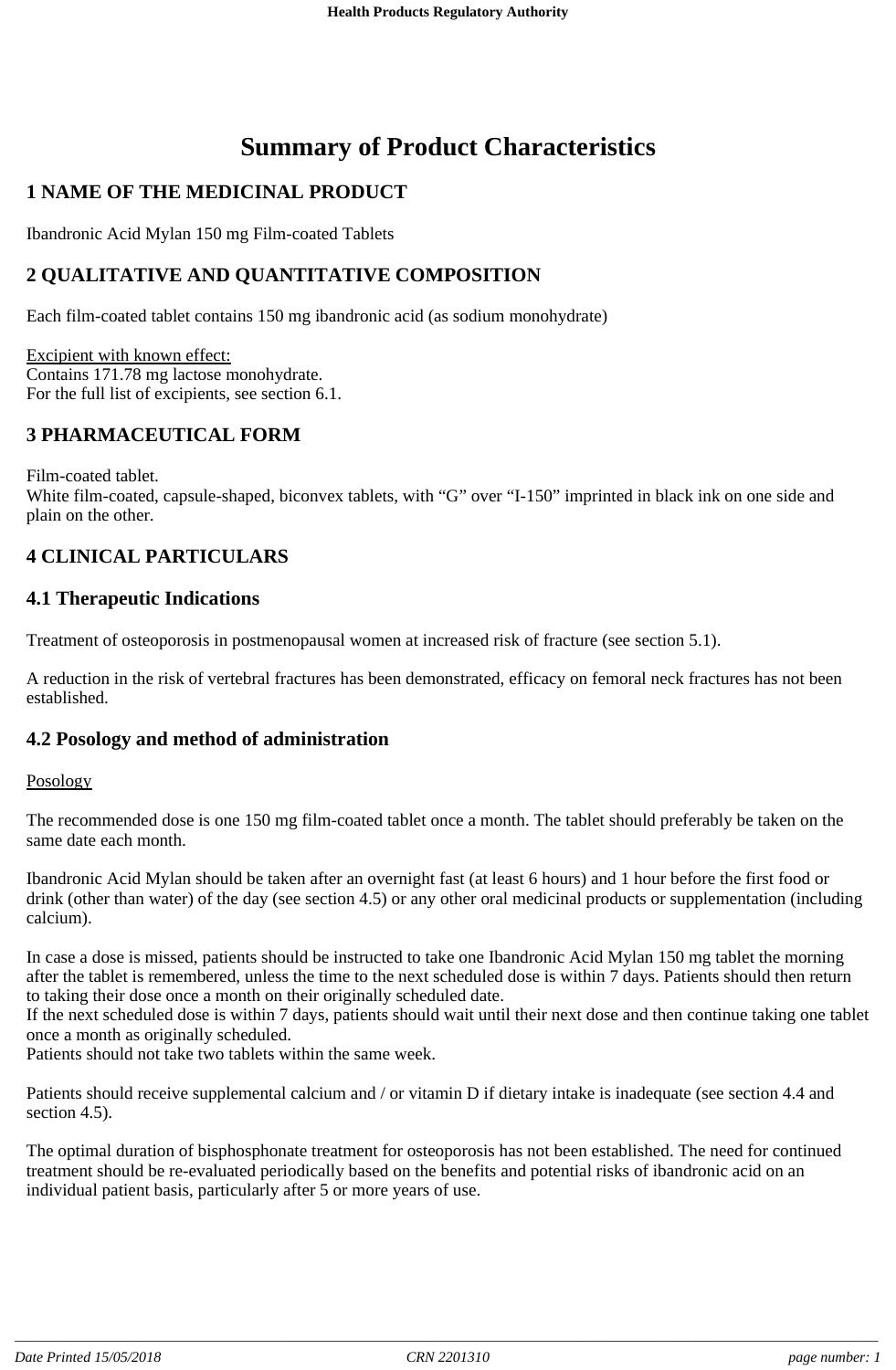### *Special populations*

### *Patients with renal impairment*

Ibandronic acid is not recommended for patients with a creatinine clearance below 30 ml/min due to limited clinical experience (see section 4.4 and section 5.2).

No dose adjustment is necessary for patients with mild or moderate renal impairment where creatinine clearance is equal or greater than 30 ml/min.

*Patients with hepatic impairment* No dose adjustment is required (see section 5.2).

*Elderly population (>65 years)* No dose adjustment is required (see section 5.2).

### *Paediatric population*

There is no relevant use of Ibandronic Acid Mylan in children below 18 years, and ibandronic acid was not studied in this population (see section 5.1 and section 5.2).

### Method of administration

For oral use.

- Tablets should be swallowed whole with a glass of water (180 to 240 ml) while the patient is sitting or standing in an upright position. Water with a high concentration of calcium should not be used. If there is a concern regarding potentially high levels of calcium in the tap water (hard water), it is advised to use bottled water with a low mineral content.
- Patients should not lie down for 1 hour after taking Ibandronic Acid Mylan.
- Water is the only drink that should be taken with Ibandronic Acid Mylan.
- Patients should not chew or suck the tablet, because of a potential for oropharyngeal ulceration.

## **4.3 Contraindications**

- Hypersensitivity to ibandronic acid or to any of the excipients listed in section 6.1.
- Hypocalcaemia
- Abnormalities of the oesophagus which delay oesophageal emptying such as stricture or achalasia
- Inability to stand or sit upright for at least 60 minutes

## **4.4 Special warnings and precautions for use**

### Hypocalcaemia

Existing hypocalcaemia must be corrected before starting ibandronic acid therapy. Other disturbances of bone and mineral metabolism should also be effectively treated. Adequate intake of calcium and vitamin D is important in all patients.

### Gastrointestinal irritation

Orally administered bisphosphonates may cause local irritation of the upper gastrointestinal mucosa. Because of these possible irritant effects and a potential for worsening of the underlying disease, caution should be used when ibandronic acid is given to patients with active upper gastrointestinal problems (e.g. known Barrett's oesophagus, dysphagia, other oesophageal diseases, gastritis, duodenitis or ulcers).

Adverse reactions such as oesophagitis, oesophageal ulcers and oesophageal erosions, in some cases severe and requiring hospitalisation, rarely with bleeding or followed by oesophageal stricture or perforation, have been reported in patients receiving treatment with oral bisphosphonates. The risk of severe oesophageal adverse experiences appears to be greater in patients who do not comply with the dosing instruction and/or who continue to take oral bisphosphonates after developing symptoms suggestive of oesophageal irritation. Patients should pay particular attention to and be able to comply with the dosing instructions (see section 4.2).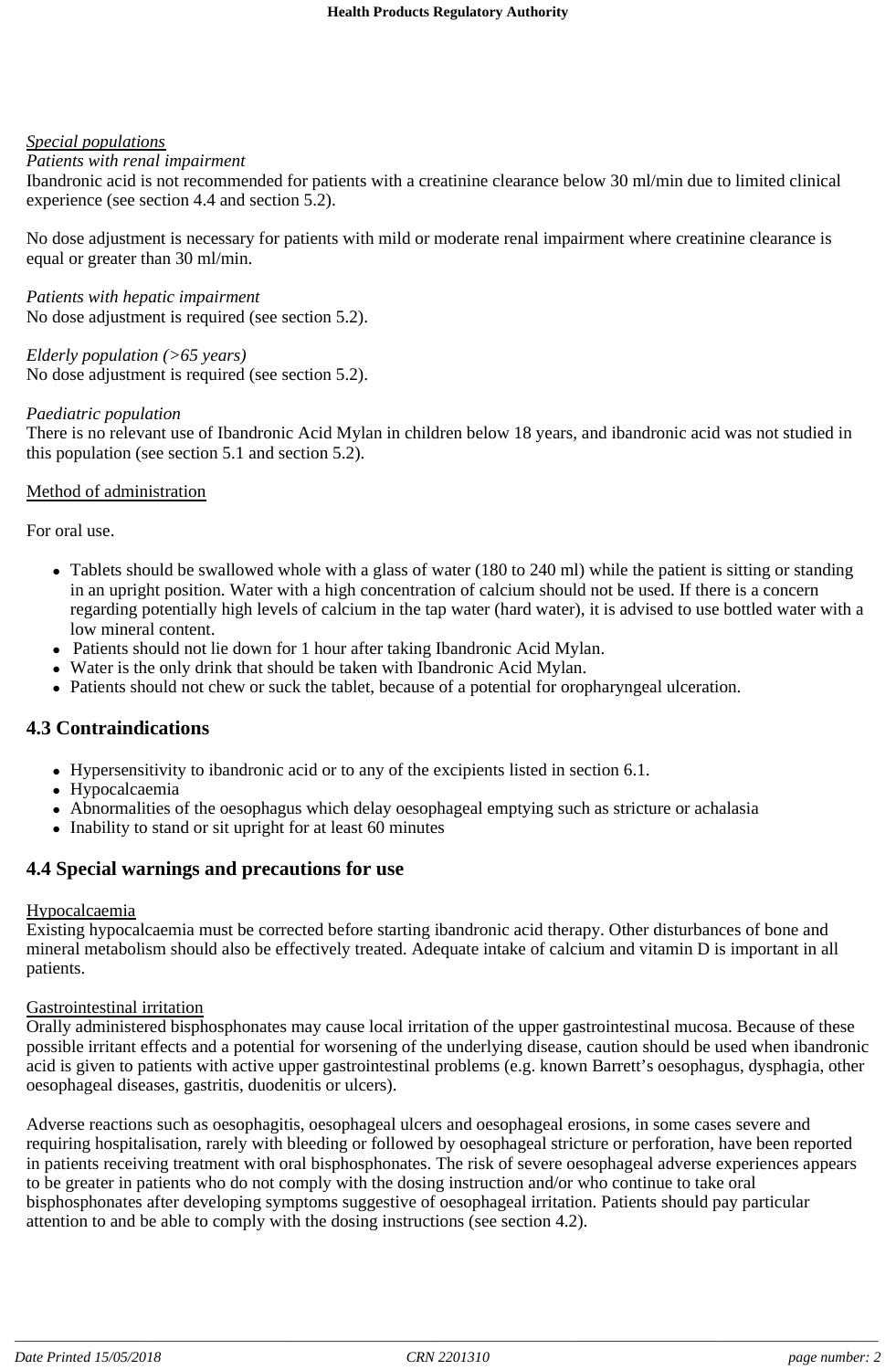Physicians should be alert to any signs or symptoms signaling a possible oesophageal reaction, and patients should be instructed to discontinue Ibandronic Acid Mylan and seek medical attention if they develop dysphagia, odynophagia, retrosternal pain or new or worsening heartburn.

While no increased risk was observed in controlled clinical trials there have been post-marketing reports of gastric and duodenal ulcers with oral bisphosphonate use, some severe and with complications.

Since Nonsteroidal Anti-Inflammatory medicinal products and bisphosphonates are both associated with gastrointestinal irritation, caution should be taken during concomitant administration.

#### Osteonecrosis of the jaw

Osteonecrosis of the jaw (ONJ) has been reported very rarely in the post marketing setting in patients receiving ibandronic acid for osteoporosis (see section 4.8).

The start of treatment or of a new course of treatment should be delayed in patients with unhealed open soft tissue lesions in the mouth.

A dental examination with preventive dentistry and an individual benefit-risk assessment is recommended prior to treatment with Ibandronic Acid Mylan in patients with concomitant risk factors.

The following risk factors should be considered when evaluating a patient's risk of developing ONJ:

- Potency of the medicinal product that inhibit bone resorption (higher risk for highly potent compounds), route of administration (higher risk for parenteral administration) and cumulative dose of bone resorption therapy
- Cancer, co-morbid conditions (e.g. anaemia, coagulopathies, infection), smoking
- Concomitant therapies: corticosteroids, chemotherapy, angiogenesis inhibitors, radiotherapy to head and neck
- Poor oral hygiene, periodontal disease, poorly fitting dentures, history of dental disease, invasive dental procedures e.g. tooth extractions

All patients should be encouraged to maintain good oral hygiene, undergo routine dental check-ups, and immediately report any oral symptoms such as dental mobility, pain or swelling, or non-healing of sores or discharge during treatment with Ibandronic Acid Mylan. While on treatment, invasive dental procedures should be performed only after careful consideration and be avoided in close proximity to Ibandronic Acid Mylan administration.

The management plan of the patients who develop ONJ should be set up in close collaboration between the treating physician and a dentist or oral surgeon with expertise in ONJ. Temporary interruption of Ibandronic Acid Mylan treatment should be considered until the condition resolves and contributing risk factors are mitigated where possible.

#### Osteonecrosis of the external auditory canal

Osteonecrosis of the external auditory canal has been reported with bisphosphonates, mainly in association with longterm therapy. Possible risk factors for osteonecrosis of the external auditory canal include steroid use and chemotherapy and/or local risk factors such as infection or trauma. The possibility of osteonecrosis of the external auditory canal should be considered in patients receiving bisphosphonates who present with ear symptoms including chronic ear infections.

#### Atypical fractures of the femur

Atypical subtrochanteric and diaphyseal femoral fractures have been reported with bisphosphonate therapy, primarily in patients receiving long-term treatment for osteoporosis. These transverse or short oblique fractures can occur anywhere along the femur from just below the lesser trochanter to just above the supracondylar flare. These fractures occur after minimal or no trauma and some patients experience thigh or groin pain, often associated with imaging features of stress fractures, weeks to months before presenting with a completed femoral fracture. Fractures are often bilateral; therefore the contralateral femur should be examined in bisphosphonate-treated patients who have sustained a femoral shaft fracture. Poor healing of these fractures has also been reported. Discontinuation of bisphosphonate therapy in patients suspected to have an atypical femur fracture should be considered pending evaluation of the patient, based on an individual benefit risk assessment.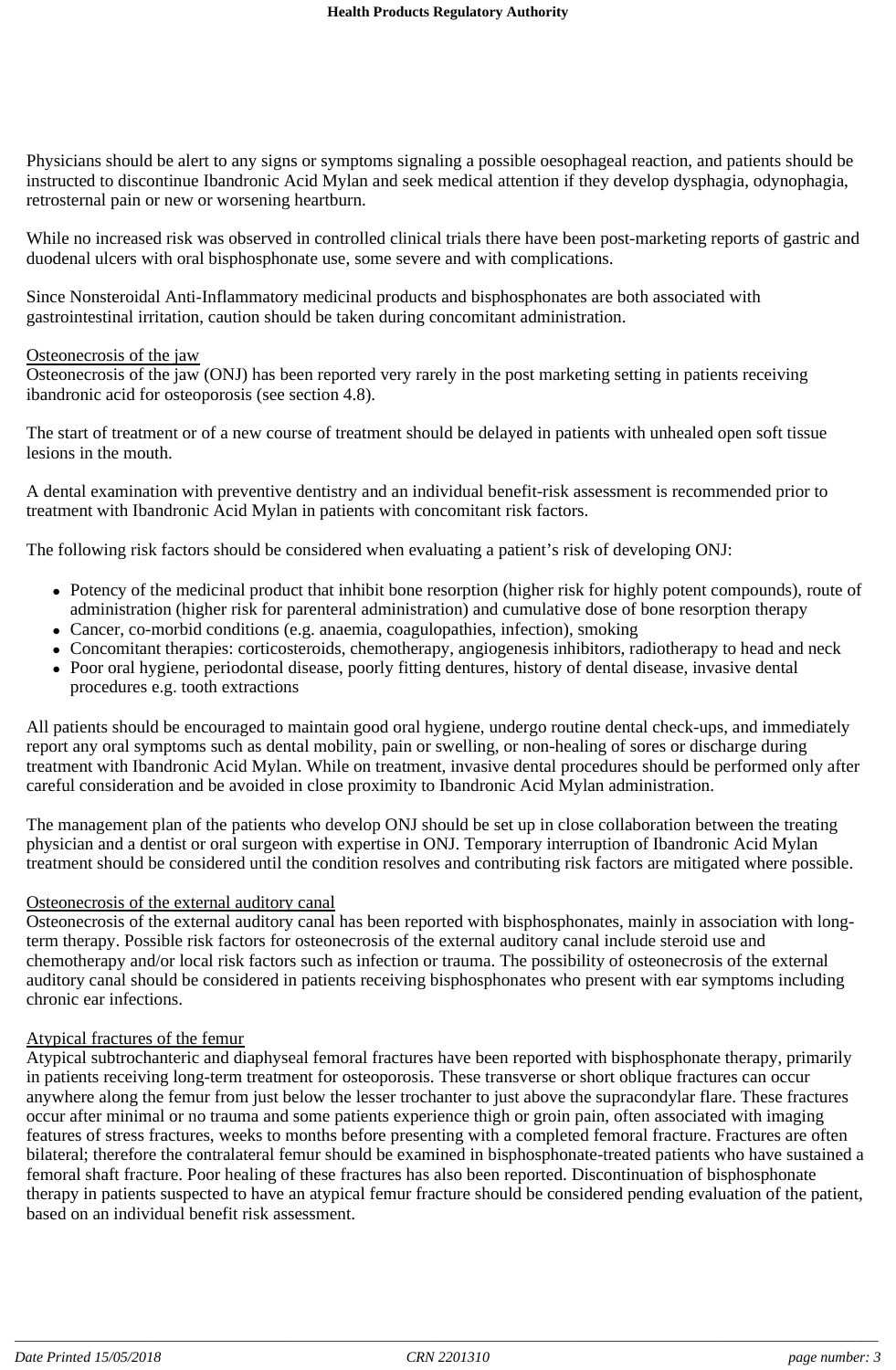During bisphosphonate treatment patients should be advised to report any thigh, hip or groin pain and any patient presenting with such symptoms should be evaluated for an incomplete femur fracture.

### Renal impairment

Due to limited clinical experience, ibandronic acid is not recommended for patients with a creatinine clearance below 30 ml/min (see section 5.2).

#### Galactose intolerance

This medicinal product contains lactose. Patients with rare hereditary problems of galactose intolerance, the Lapp lactase deficiency or glucose-galactose malabsorption should not take this medicinal product.

### **4.5 Interaction with other medicinal products and other forms of interaction**

#### Medicinal product-Food Interaction

Oral bioavailability of ibandronic acid is generally reduced in the presence of food. In particular, products containing calcium, including milk, and other multivalent cations (such as aluminium, magnesium, iron) are likely to interfere with absorption of ibandronic acid, which is consistent with findings in animal studies. Therefore, patients should fast overnight (at least 6 hours) before taking ibandronic acid and continue fasting for 1 hour following intake of ibandronic acid (see section 4.2).

#### Interactions with other medicinal products

Metabolic interactions are not considered likely, since ibandronic acid does not inhibit the major human hepatic P450 isoenzymes and has been shown not to induce the hepatic cytochrome P450 system in rats (see section 5.2). Ibandronic acid is eliminated by renal excretion only and does not undergo any biotransformation.

#### Calcium supplements, antacids and some oral medicinal products containing multivalent cations

Calcium supplements, antacids and some oral medicinal products containing multivalent cations (such as aluminium, magnesium, iron) are likely to interfere with the absorption of ibandronic acid. Therefore, patients should not take other oral medicinal products for at least 6 hours before taking Ibandronic Acid Mylan and for 1 hour following intake of ibandronic acid.

### Acetylsalicylic acid and NSAIDs

Since Acetylsalicylic acid, Nonsteroidal Anti-Inflammatory medicinal products (NSAIDs) and bisphosphonates are associated with gastrointestinal irritation, caution should be taken during concomitant administration (see section 4.4).

### $H<sub>2</sub>$  blockers or proton pump inhibitors

Of over 1500 patients enrolled in study BM 16549 comparing monthly with daily dosing regimens of ibandronic acid, 14 % and 18 % of patients used histamine  $(H_2)$  blockers or proton pump inhibitors after one and two years, respectively. Among these patients, the incidence of upper gastrointestinal events in the patients treated with ibandronic

acid 150 mg once monthly was similar to that in patients treated with ibandronic acid 2.5 mg daily.

In healthy male volunteers and postmenopausal women, intravenous administration of ranitidine caused an increase in ibandronic acid bioavailability of about 20 %, probably as a result of reduced gastric acidity. However, since this increase is within the normal variability of the bioavailability of ibandronic acid, no dose adjustment is considered necessary when Ibandronic Acid Mylan is administered with  $H_2$ -antagonists or other active substances which increase gastric pH.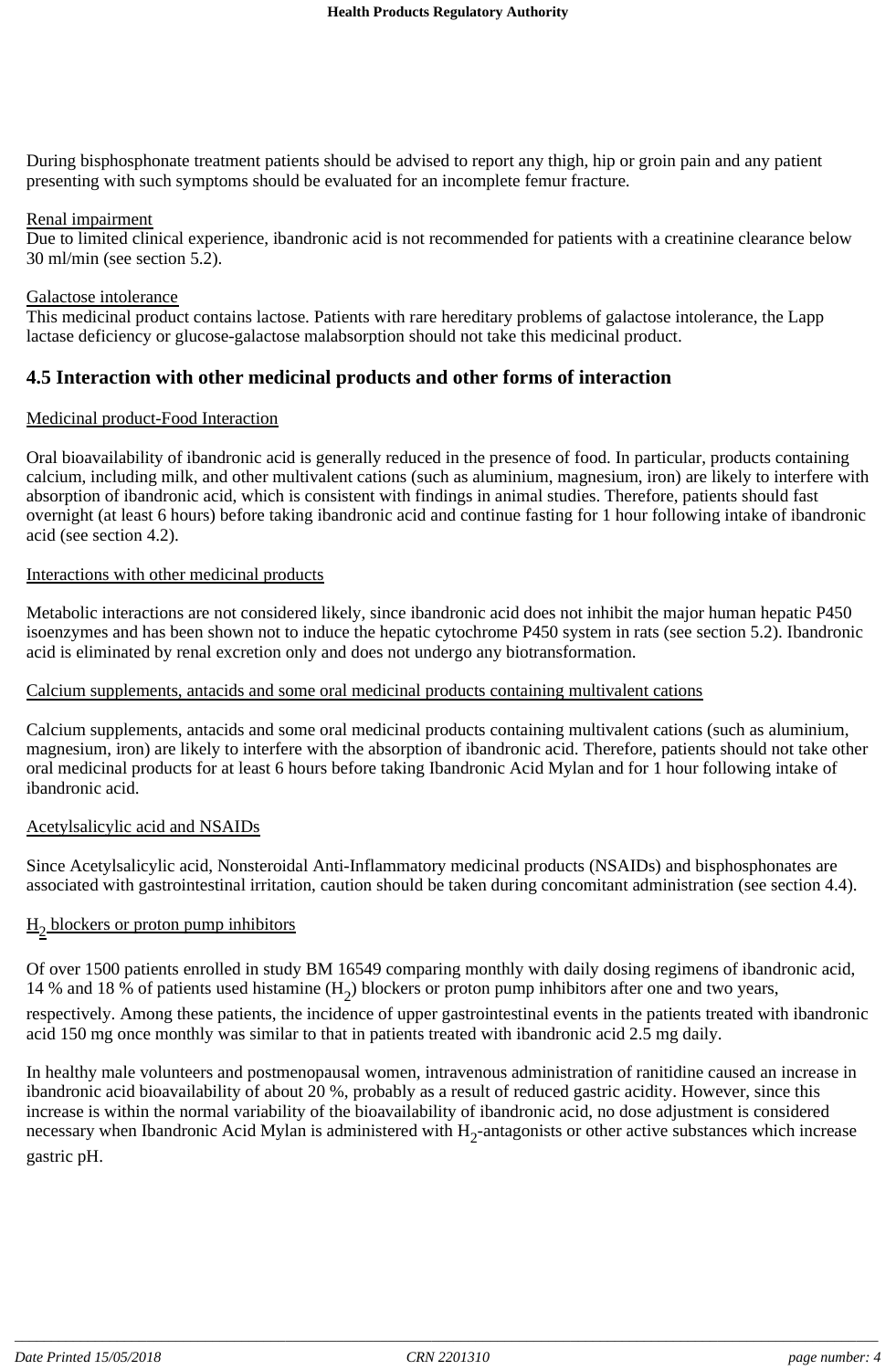## **4.6 Fertility, pregnancy and lactation**

#### Pregnancy

Ibandronic Acid Mylan is only for use in postmenopausal women and must not be taken by women of childbearing potential.

There are no adequate data from the use of ibandronic acid in pregnant women. Studies in rats have shown some reproductive toxicity (see section 5.3). The potential risk for humans is unknown.

Ibandronic Acid Mylan should not be used during pregnancy.

#### Breast-feeding

It is not known whether ibandronic acid is excreted in human milk. Studies in lactating rats have demonstrated the presence of low levels of ibandronic acid in the milk following intravenous administration.

Ibandronic Acid Mylan should not be used during breast-feeding.

#### Fertility

There are no data on the effects of ibandronic acid from humans. In reproductive studies in rats by the oral route, ibandronic acid decreased fertility. In studies in rats using the intravenous route, ibandronic acid decreased fertility at high daily doses (see section 5.3).

### **4.7 Effects on ability to drive and use machines**

On the basis of the pharmacodynamic and pharmacokinetic profile and reported adverse reactions, it is expected that ibandronic acid has no or negligible influence on the ability to drive and use machines.

### **4.8 Undesirable effects**

### Summary of the safety profile

The most serious reported adverse reactions are anaphylactic reaction/shock, atypical fractures of the femur, osteonecrosis of the jaw, gastrointestinal irritation and ocular inflammation, (see paragraph "Description of selected adverse reactions" and section 4.4).

The most frequently reported adverse reactions were arthralgia and influenza-like symptoms. These symptoms are typically in association with the first dose, generally of short duration, mild or moderate in intensity, and usually resolve during continuing treatment without requiring remedial measures (see paragraph "Influenza like illness").

### Tabulated list of adverse reactions

In table 1 a complete list of known adverse reactions is presented. The safety of oral treatment with ibandronic acid 2.5 mg daily was evaluated in 1251 patients treated in 4 placebo-controlled clinical studies, with the large majority of patients coming from the pivotal three-year fracture study (MF 4411).

In a two-year study in postmenopausal women with osteoporosis (BM 16549) the overall safety of ibandronic acid 150 mg once monthly and ibandronic acid 2.5 mg daily was similar. The overall proportion of patients who experienced an adverse reaction, was 22.7 % and 25.0 % for ibandronic acid 150 mg once monthly after one and two years, respectively. Most cases did not lead to cessation of therapy.

Adverse reactions are listed according to MedDRA system organ class and frequency category. Frequency categories are defined using the following convention: very common ( $\geq 1/10$ ), common ( $\geq 1/100$  to  $\lt 1/10$ ), uncommon ( $\geq 1/1,000$ to < 1/100), rare  $( \ge 1/10,000$  to < 1/1,000), very rare (<1/10,000), not known (cannot be estimated from the available data). Within each frequency grouping, adverse reactions are presented in order of decreasing seriousness.

Table 1: Adverse reactions occurring in postmenopausal women receiving ibandronic acid 150 mg once monthly or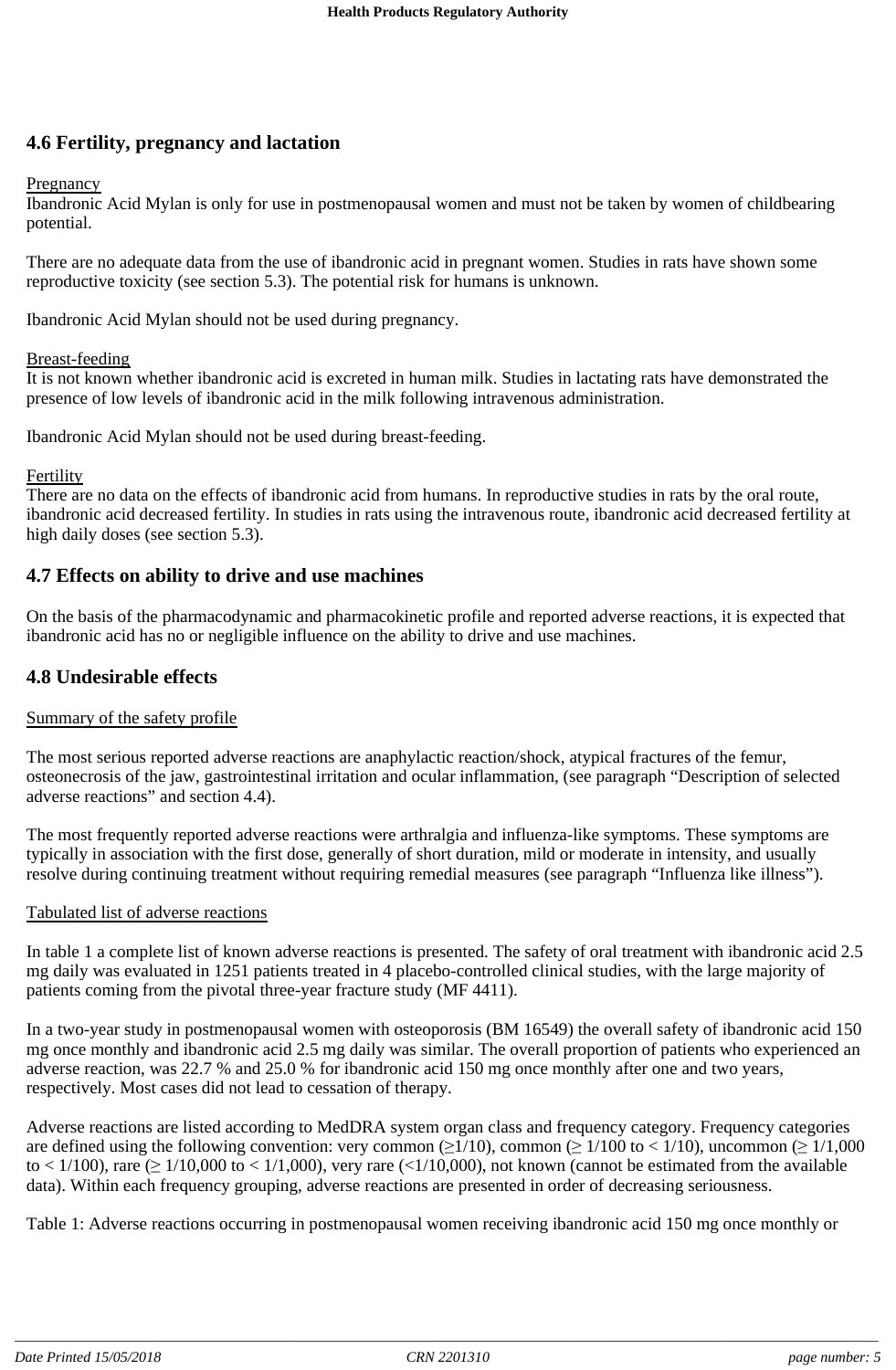| <b>System Organ</b><br><b>Class</b>                        | <b>Common</b>                                                                                                                    | <b>Uncommon</b>                                                                                                       | Rare                                                                   | Very rare                                                                                                                          |
|------------------------------------------------------------|----------------------------------------------------------------------------------------------------------------------------------|-----------------------------------------------------------------------------------------------------------------------|------------------------------------------------------------------------|------------------------------------------------------------------------------------------------------------------------------------|
| Immune system<br>disorders                                 |                                                                                                                                  | Asthma<br>exacerbation                                                                                                | Hypersensitivity<br>reaction                                           | Anaphylactic<br>reaction/shock*<br>$\dagger$                                                                                       |
| Nervous system<br>disorders                                | Headache                                                                                                                         | <b>Dizziness</b>                                                                                                      |                                                                        |                                                                                                                                    |
| Eye disorders                                              |                                                                                                                                  |                                                                                                                       | Ocular<br>inflammation*†                                               |                                                                                                                                    |
| Gastrointestinal<br>disorders*                             | Oesophagitis,<br>Gastritis,<br>Gastro<br>oesophageal<br>reflux disease,<br>Dyspepsia,<br>Diarrhoea,<br>Abdominal<br>pain, Nausea | Oesophagitis<br>including<br>oesophageal<br>ulcerations or<br>strictures and<br>dysphagia,<br>Vomiting,<br>Flatulence | Duodenitis                                                             |                                                                                                                                    |
| Skin and<br>subcutaneous<br>tissues disorders              | Rash                                                                                                                             |                                                                                                                       | Angioedema,<br>Face oedema,<br>Urticaria                               | Stevens-<br>Johnson<br>Syndrome†,<br>Erythema<br>Multiforme <sup>†</sup> ,<br>Dermatitis<br>Bullous†                               |
| Musculoskeletal<br>and connective<br>tissue disorders      | Arthralgia,<br>Myalgia,<br>Musculoskeletal<br>pain, Muscle<br>cramp,<br>Musculoskeletal<br>stiffness                             | Back pain                                                                                                             | Atypical<br>subtrochanteric<br>and diaphyseal<br>femoral<br>fractures† | Osteonecrosis of<br>jaw*†,<br>Osteonecrosis of<br>the external<br>auditory canal<br>(bisphosphonate<br>class adverse<br>reaction). |
| General disorders<br>and administration<br>site conditions | Influenza like<br>illness*                                                                                                       | Fatigue                                                                                                               |                                                                        |                                                                                                                                    |

ibandronic acid 2.5 mg daily in the phase III studies BM16549 and MF4411 and in post-marketing experience.

\*See further information below

†Identified in post-marketing experience.

### Description of selected adverse reactions

#### *Gastrointestinal adverse reactions*

Patients with a previous history of gastrointestinal disease including patients with peptic ulcer without recent bleeding or hospitalisation, and patients with dyspepsia or reflux controlled by medication were included in the once monthly treatment study. For these patients, there was no difference in the incidence of upper gastrointestinal adverse events with the 150 mg once monthly regimen compared to the 2.5 mg daily regimen.

### *Influenza-like illness*

Influenza-like illness includes events reported as acute phase reaction or symptoms including myalgia, arthralgia, fever, chills, fatigue, nausea, loss of appetite, or bone pain.

### *Osteonecrosis of jaw*

Cases of osteonecrosis of the jaw has been reported, predominantly in cancer patients treated with medicinal products that inhibit bone resorption, such as ibandronic acid (see section 4.4). Cases of ONJ have been reported in the post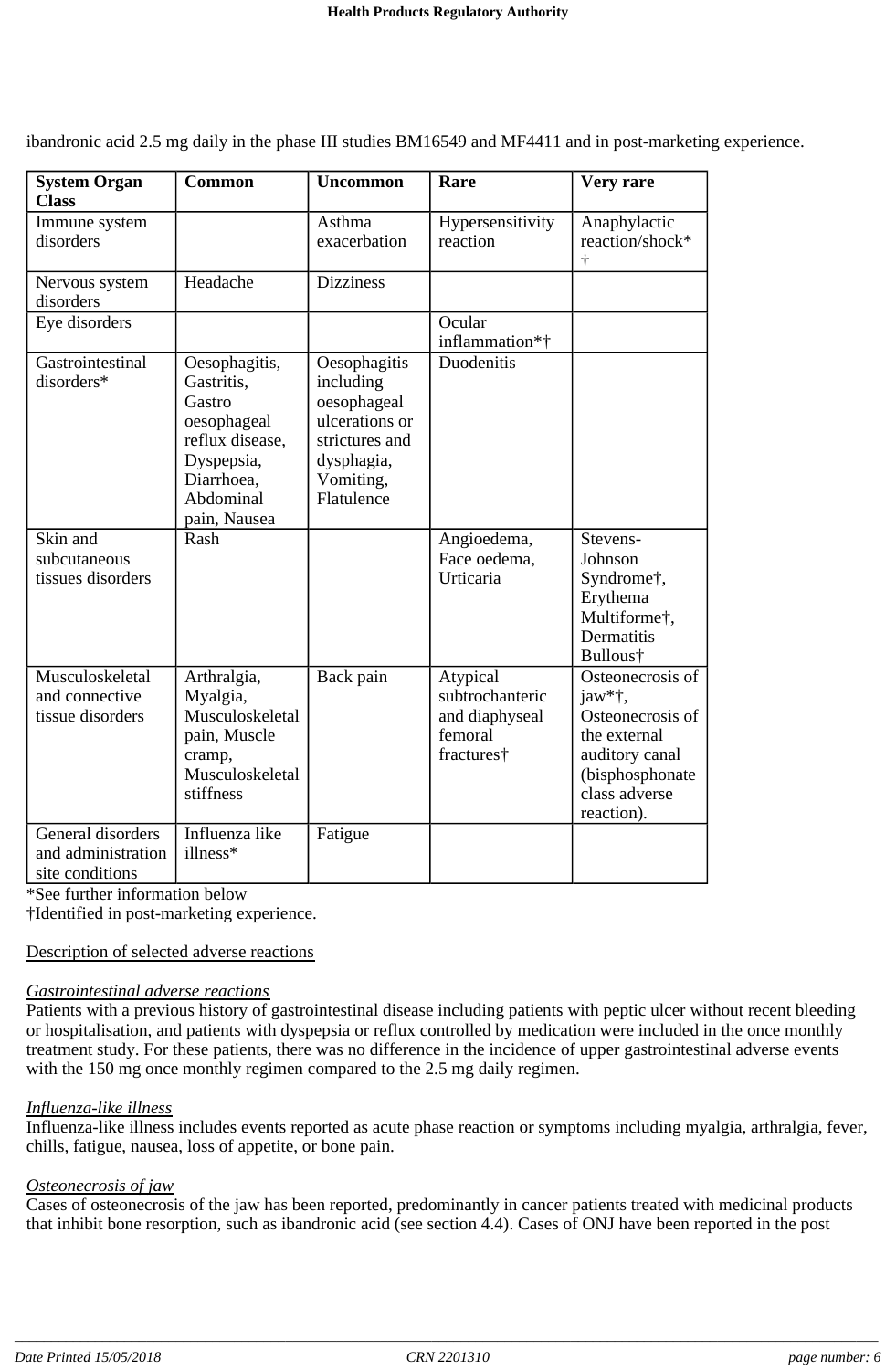marketing setting for ibandronic acid.

### *Ocular inflammation*

Ocular inflammation events such as uveitis, episcleritis and scleritis have been reported with ibandronic acid. In some cases, these events did not resolve until the ibandronic acid was discontinued.

### *Anaphylactic reaction/shock*

Cases of anaphylactic reaction/shock, including fatal events, have been reported in patients treated with intravenous ibandronic acid.

### Reporting of suspected adverse reactions

Reporting suspected adverse reactions after authorisation of the medicinal product is important. It allows continued monitoring of the benefit/risk balance of the medicinal product. Healthcare professionals are asked to report any suspected adverse reactions via HPRA Pharmacovigilance, Earlsfort Terrace, IRL - Dublin 2; Tel: +353 1 6764971; Fax: +353 1 6762517. Website: www.hpra.ie; E-mail: medsafety@hpra.ie.

## **4.9 Overdose**

No specific information is available on the treatment of overdose with ibandronic acid.

However, based on a knowledge of this class of compounds, oral overdose may result in upper gastrointestinal adverse reactions (such as upset stomach, dyspepsia, oesophagitis, gastritis, or ulcer) or hypocalcaemia. Milk or antacids should be given to bind ibandronic acid, and any adverse reactions treated symptomatically. Owing to the risk of oesophageal irritation, vomiting should not be induced and the patient should remain fully upright.

## **5 PHARMACOLOGICAL PROPERTIES**

## **5.1 Pharmacodynamic properties**

Pharmacotherapeutic group: Medicinal products for treatment of bone diseases, bisphosphonates, ATC code: M05BA06

### *Mechanism of action*

Ibandronic acid is a highly potent bisphosphonate belonging to the nitrogen-containing group of bisphosphonates, which act selectively on bone tissue and specifically inhibit osteoclast activity without directly affecting bone formation. It does not interfere with osteoclast recruitment. Ibandronic acid leads to progressive net gains in bone mass and a decreased incidence of fractures through the reduction of elevated bone turnover towards premenopausal levels in postmenopausal women.

### *Pharmacodynamic effects*

The pharmacodynamic action of ibandronic acid is inhibition of bone resorption. *In vivo*, ibandronic acid prevents experimentally induced bone destruction caused by cessation of gonadal function, retinoids, tumours or tumour extracts. In young (fast growing) rats, the endogenous bone resorption is also inhibited, leading to increased normal bone mass compared with untreated animals.

Animal models confirm that ibandronic acid is a highly potent inhibitor of osteoclastic activity. In growing rats, there was no evidence of impaired mineralization even at doses greater than 5,000 times the dose required for osteoporosis treatment.

Both daily and intermittent (with prolonged dose-free intervals) long-term administration in rats, dogs and monkeys was associated with formation of new bone of normal quality and maintained or increased mechanical strength even at doses in the toxic range. In humans, the efficacy of both daily and intermittent administration with a dose-free interval of 9-10 weeks of ibandronic acid was confirmed in a clinical trial (MF 4411), in which ibandronic acid demonstrated anti-fracture efficacy.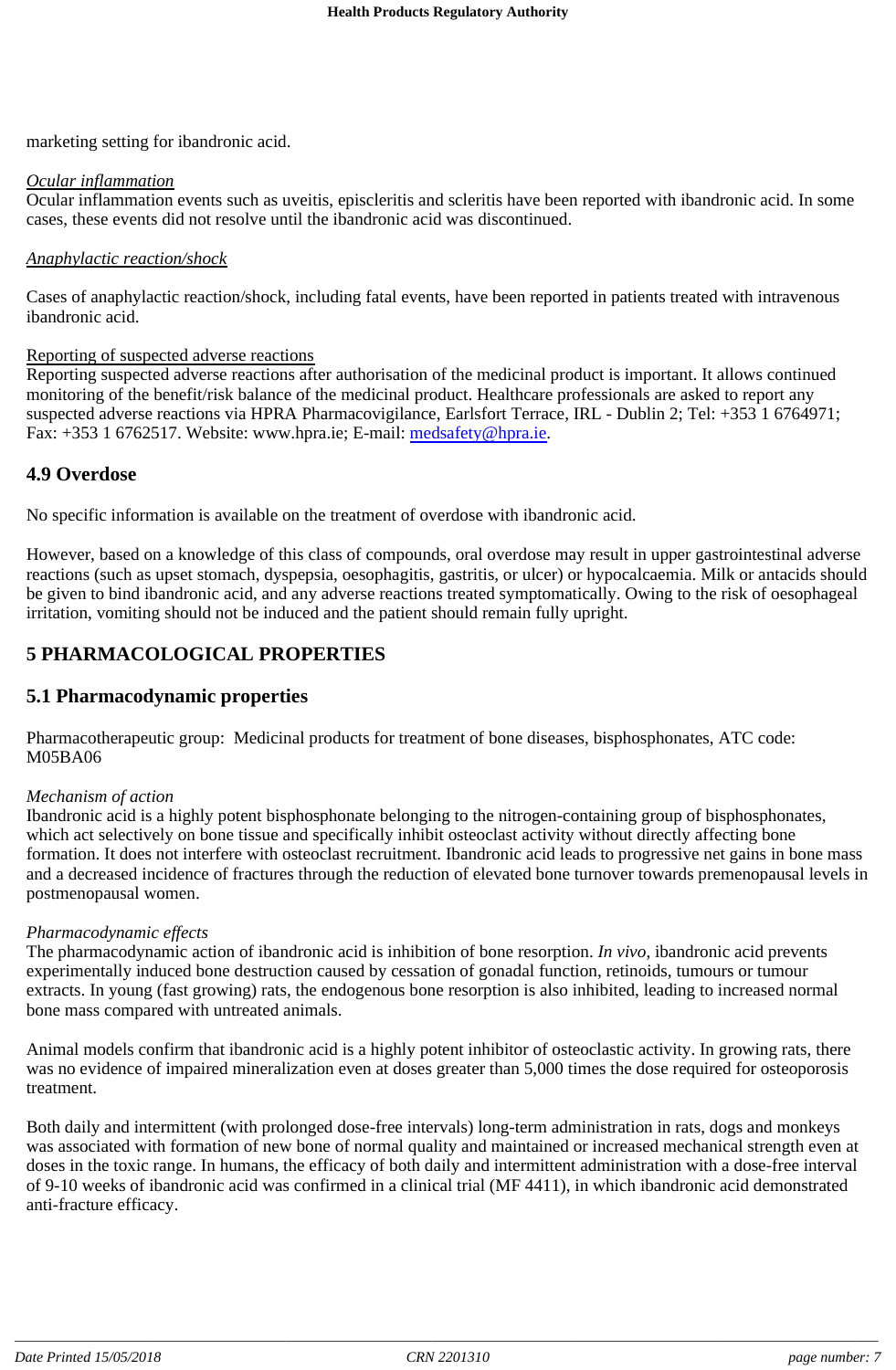In animal models ibandronic acid produced biochemical changes indicative of dose-dependent inhibition of bone resorption, including suppression of urinary biochemical markers of bone collagen degradation (such as deoxypyridinoline, and cross-linked N-telopeptides of type I collagen (NTX)).

In a Phase 1 bioequivalence study conducted in 72 postmenopausal women receiving 150 mg orally every 28 days for a total of four doses, inhibition in serum CTX following the first dose was seen as early as 24 hours post-dose (median inhibition 28 %), with median maximal inhibition (69 %) seen 6 days later. Following the third and fourth dose, the median maximum inhibition 6 days post dose was 74 % with reduction to a median inhibition of 56 % seen 28 days following the fourth dose. With no further dosing, there is a loss of suppression of biochemical markers of bone resorption.

### *Clinical efficacy*

Independent risk factors, for example, low BMD, age, the existence of previous fractures, a family history of fractures, high bone turnover and low body mass index should be considered in order to identify women at increased risk of osteoporotic fractures.

#### **Ibandronic acid 150 mg once monthly**

#### Bone mineral density (BMD)

Ibandronic acid 150 mg once monthly was shown to be at least as effective as ibandronic acid 2.5 mg daily at increasing BMD in a two year, double-blind, multi-centre study (BM 16549) of postmenopausal women with osteoporosis (lumbar spine BMD T score below -2.5 SD at baseline). This was demonstrated in both the primary analysis at one year and in the confirmatory analysis at two years endpoint (Table 2).

| Table 2: Mean relative change from baseline of lumbar spine, total hip, femoral neck and<br>trochanter BMD after one year (primary analysis) and two years of treatment (Per-Protocol<br>Population) in study BM 16549. |                                                          |                                                               |                                                        |                                                               |
|-------------------------------------------------------------------------------------------------------------------------------------------------------------------------------------------------------------------------|----------------------------------------------------------|---------------------------------------------------------------|--------------------------------------------------------|---------------------------------------------------------------|
|                                                                                                                                                                                                                         | One year data in study BM<br>16549                       |                                                               | Two year data in study BM<br>16549                     |                                                               |
| Mean relative changes<br>from baseline % [95%]<br><b>CI</b>                                                                                                                                                             | <b>Ibandronic</b><br>acid $2.5$ mg<br>daily<br>$(N=318)$ | <b>Ibandronic</b><br>acid 150 mg<br>once monthly<br>$(N=320)$ | <b>Ibandronic</b><br>acid<br>2.5 mg daily<br>$(N=294)$ | <b>Ibandronic</b><br>acid 150 mg<br>once monthly<br>$(N=291)$ |
| Lumbar spine L2-L4                                                                                                                                                                                                      | 20074421                                                 | $A \cap T A$ $A$ $E$ $21$                                     | $E$ $\cap$ $I$ $A$ $E$ $E$ $I$                         | $C$ $C$ $D$ $D$ $11$                                          |

BMD  $3.9 [3.4, 4.3]$   $4.9 [4.4, 5.3]$   $5.0 [4.4, 5.5]$   $6.6 [6.0, 7.1]$ Total hip BMD 2.0 [1.7, 2.3] 3.1 [2.8, 3.4] 2.5 [2.1, 2.9] 4.2 [3.8, 4.5] Femoral neck BMD 1.7 [1.3, 2.1] 2.2 [1.9, 2.6] 1.9 [1.4, 2.4] 3.1 [2.7, 3.6] Trochanter BMD 3.2 [2.8, 3.7] 4.6 [4.2, 5.1] 4.0 [3.5, 4.5] 6.2 [5.7, 6.7]

Furthermore, ibandronic acid 150 mg once monthly was proven superior to ibandronic acid 2.5 mg daily for increases in lumbar spine BMD in a prospectively planned analysis at one year,  $p=0.002$ , and at two years,  $p<0.001$ .

At one year (primary analysis), 91.3 % (p=0.005) of patients receiving ibandronic acid 150 mg once monthly had a lumbar spine BMD increase above or equal to baseline (BMD responders), compared with 84.0 % of patients receiving ibandronic acid 2.5 mg daily. At two years, 93.5 % (p=0.004) and 86.4 % of patients receiving ibandronic acid 150 mg once monthly or ibandronic acid 2.5 mg daily, respectively, were responders.

For total hip BMD, 90.0 % (p<0.001) of patients receiving ibandronic acid 150 mg once monthly and 76.7 % of patients receiving ibandronic acid 2.5 mg daily had total hip BMD increases above or equal to baseline at one year. At two years 93.4 % (p<0.001) of patients receiving ibandronic acid 150 mg once monthly and 78.4 %, of patients receiving ibandronic acid 2.5 mg daily had total hip BMD increases above or equal to baseline.

When a more stringent criterion is considered, which combines both lumbar spine and total hip BMD, 83.9 % (p<0.001) and 65.7 % of patients receiving ibandronic acid 150 mg once monthly or ibandronic acid 2.5 mg daily, respectively, were responders at one year. At two years,  $87.1\%$  (p<0.001) and  $70.5\%$  of patients met this criterion in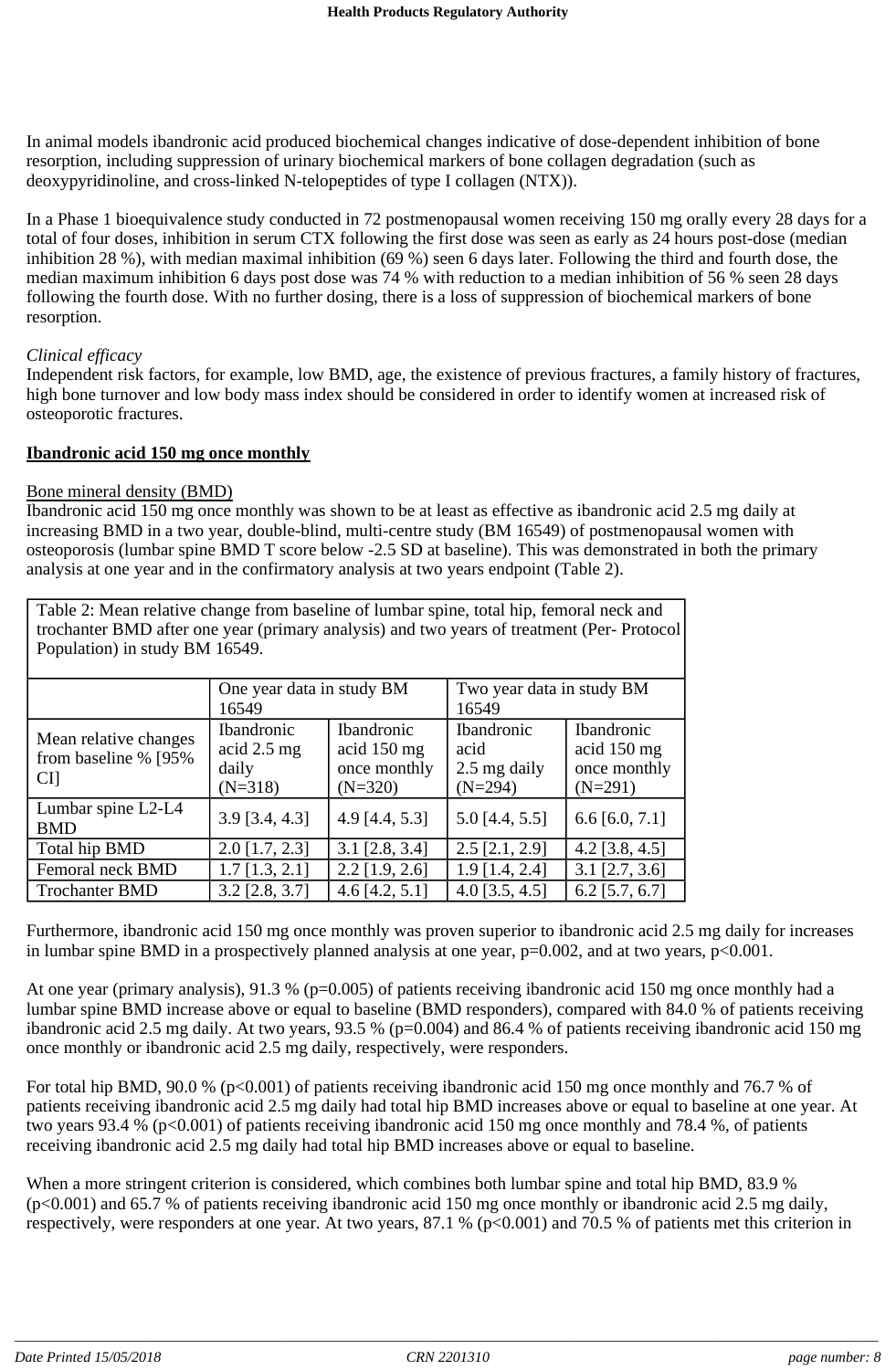the 150 mg monthly and 2.5 mg daily arms respectively.

### Biochemical markers of bone turn-over

Clinically meaningful reductions in serum CTX levels were observed at all time points measured, i.e. months 3, 6, 12 and 24. After one year (primary analysis) the median relative change from baseline was -76 % for ibandronic acid 150 mg once monthly and -67 % for ibandronic acid 2.5 mg daily. At two years the median relative change was -68 % and - 62 %, in the 150 mg monthly and 2.5 mg daily arms respectively.

At one year, 83.5 % (p= 0.006) of patients receiving ibandronic acid 150 mg once monthly and 73.9 % of patients receiving ibandronic acid 2.5 mg daily were identified as responders (defined as a decrease  $\geq$ 50 % from baseline). At two years 78.7 % (p=0.002) and 65.6 % of patients were identified as responders in the 150 mg monthly and 2.5 mg daily arms respectively.

Based on the results of study BM 16549, ibandronic acid 150 mg once monthly is expected to be at least as effective in preventing fractures as ibandronic acid 2.5 mg daily.

### **Ibandronic acid 2.5 mg daily**

In the initial three-year, randomised, double-blind, placebo-controlled, fracture study (MF 4411), a statistically significant and medically relevant decrease in the incidence of new radiographic morphometric and clinical vertebral fractures was demonstrated (table 3). In this study, ibandronic acid was evaluated at oral doses of 2.5 mg daily and 20 mg intermittently as an exploratory regimen. Ibandronic acid was taken 60 minutes before the first food or drink of the day (post-dose fasting period). The study enrolled women aged 55 to 80 years, who were at least 5 years postmenopausal, who had a BMD at lumbar spine of 2 to 5 SD below the premenopausal mean (T-score) in at least one vertebra [L1-L4], and who had one to four prevalent vertebral fractures. All patients received 500 mg calcium and 400 IU vitamin D daily.

Efficacy was evaluated in 2,928 patients. Ibandronic acid 2.5 mg administered daily, showed a statistically significant and medically relevant reduction in the incidence of new vertebral fractures. This regimen reduced the occurrence of new radiographic vertebral fractures by 62 % (p=0.0001) over the three year duration of the study. A relative risk reduction of 61 % was observed after 2 years (p=0.0006). No statistically significant difference was attained after 1 year of treatment (p=0.056). The anti-fracture effect was consistent over the duration of the study. There was no indication of a waning of the effect over time*.*

The incidence of clinical vertebral fractures was also significantly reduced by 49 % ( $p=0.011$ ). The strong effect on vertebral fractures was furthermore reflected by a statistically significant reduction of height loss compared to placebo  $(p<0.0001)$ .

| Table 3: Results from 3 years fracture study MF 4411 (%, 95 % CI)      |                            |                                             |  |  |
|------------------------------------------------------------------------|----------------------------|---------------------------------------------|--|--|
|                                                                        | Placebo<br>$(N=974)$       | Ibandronic acid<br>2.5 mg daily ( $N=977$ ) |  |  |
| <b>Relative Risk Reduction</b><br>New morphometric vertebral fractures |                            | 62 % (40.9, 75.1)                           |  |  |
| Incidence of new morphometric vertebral<br>fractures                   | $9.56\%$ (7.5, 11.7)       | 4.68 % $(3.2,6.2)$                          |  |  |
| Relative risk reduction of clinical vertebral<br>fracture              |                            | 49 % (14.03, 69.49)                         |  |  |
| Incidence of clinical vertebral fracture                               | 5.33 % (3.73, 6.92)        | $2.75\%$ (1.61, 3.89)                       |  |  |
| BMD – mean change relative to baseline<br>lumbar spine at year 3       | $1.26\%$ (0.8, 1.7)        | $6.54\%$ (6.1, 7.0)                         |  |  |
| BMD – mean change relative to baseline<br>total hip at year 3          | $-0.69\%$ ( $-1.0, -0.4$ ) | $3.36\%$ (3.0, 3.7)                         |  |  |

The treatment effect of ibandronic acid was further assessed in an analysis of the subpopulation of patients who at baseline had a lumbar spine BMD T-score below –2.5. The vertebral fracture risk reduction was very consistent with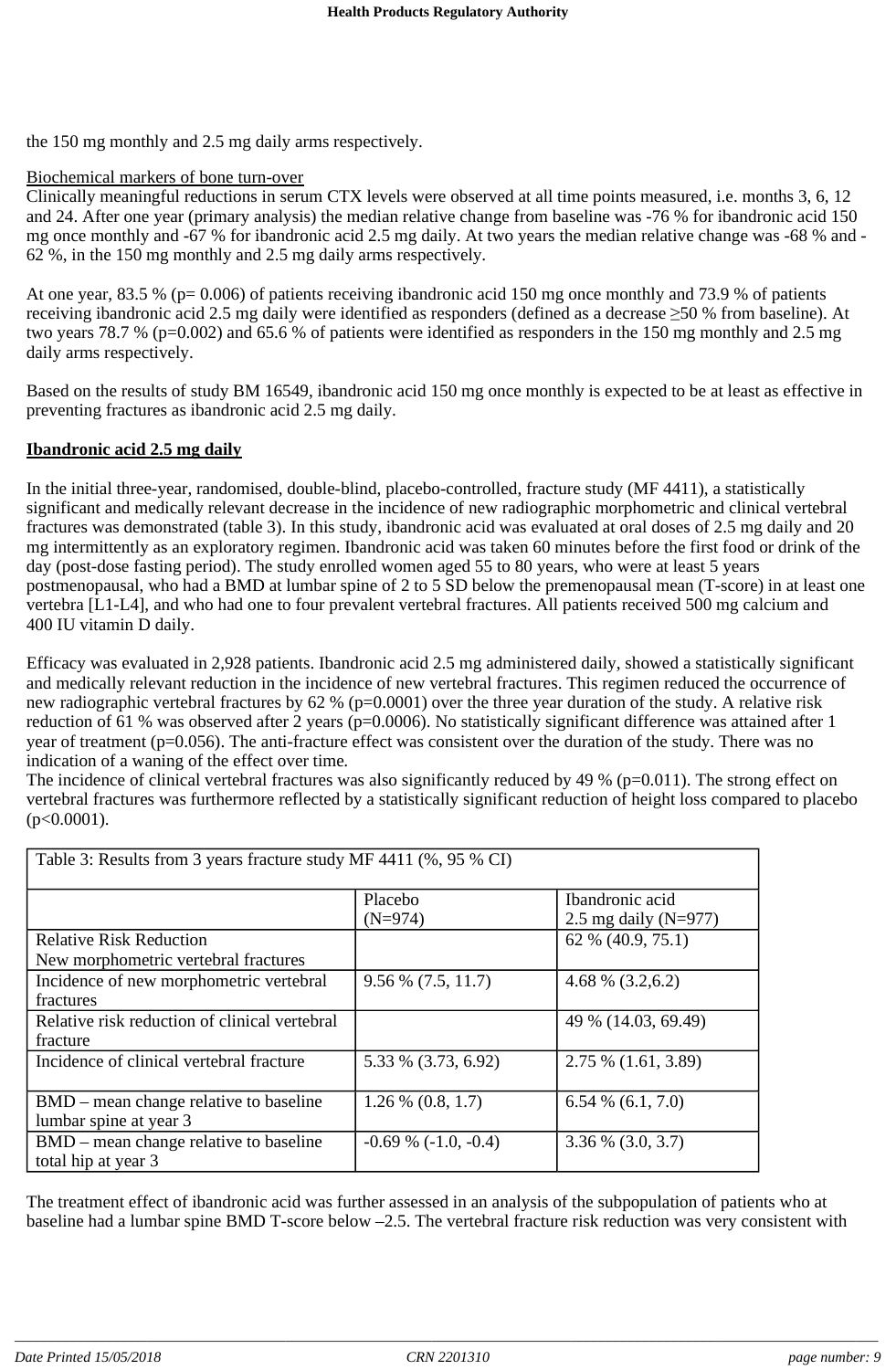that seen in the overall population.

| Table 4: Results from 3 years fracture study MF 4411 (%, 95 % CI) for patients with lumbar<br>spine |                       |                          |  |  |  |
|-----------------------------------------------------------------------------------------------------|-----------------------|--------------------------|--|--|--|
| BMD T-score below $-2.5$ at baseline                                                                |                       |                          |  |  |  |
|                                                                                                     | Placebo               | Ibandronic acid          |  |  |  |
|                                                                                                     | $(N=587)$             | 2.5 mg daily ( $N=575$ ) |  |  |  |
| <b>Relative Risk Reduction</b>                                                                      |                       | 59 % (34.5, 74.3)        |  |  |  |
| New morphometric vertebral fractures                                                                |                       |                          |  |  |  |
| Incidence of new morphometric vertebral                                                             | 12.54 % (9.53, 15.55) | 5.36 % (3.31, 7.41)      |  |  |  |
| fractures                                                                                           |                       |                          |  |  |  |
| Relative risk reduction of clinical vertebral                                                       |                       | 50 % (9.49, 71.91)       |  |  |  |
| fracture                                                                                            |                       |                          |  |  |  |
| Incidence of clinical vertebral fracture                                                            | $6.97\%$ (4.67, 9.27) | $3.57\%$ (1.89, 5.24)    |  |  |  |
| BMD – mean change relative to baseline                                                              | $1.13\%$ (0.6, 1.7)   | $7.01\%$ (6.5, 7.6)      |  |  |  |
| lumbar spine at year 3                                                                              |                       |                          |  |  |  |
| BMD – mean change relative to baseline<br>total hip at year 3                                       | $-0.70\%(-1.1,-0.2)$  | $3.59\%$ (3.1, 4.1)      |  |  |  |

In the overall patient population of the study MF4411, no reduction was observed for non-vertebral fractures, however daily ibandronic acid appeared to be effective in a high-risk subpopulation (femoral neck BMD T-score < -3.0), where a non-vertebral fracture risk reduction of 69% was observed.

Daily treatment with 2.5 mg resulted in progressive increases in BMD at vertebral and nonvertebral sites of the skeleton.

Three-year lumbar spine BMD increase compared to placebo was 5.3 % and 6.5 % compared to baseline. Increases at the hip compared to baseline were 2.8 % at the femoral neck, 3.4 % at the total hip, and 5.5 % at the trochanter. Biochemical markers of bone turnover (such as urinary CTX and serum Osteocalcin) showed the expected pattern of suppression to premenopausal levels and reached maximum suppression within a period of 3-6 months. A clinically meaningful reduction of 50 % of biochemical markers of bone resorption was observed as early as one month after start of treatment with ibandronic acid 2.5 mg.

Following treatment discontinuation, there is a reversion to the pathological pre-treatment rates of elevated bone resorption associated with postmenopausal osteoporosis.

The histological analysis of bone biopsies after two and three years of treatment of postmenopausal women showed bone of normal quality and no indication of a mineralization defect.

*Paediatric population* (see section 4.2 and section 5.2)

Ibandronic acid was not studied in the paediatric population, therefore no efficacy or safety data are available for this patient population.

## **5.2 Pharmacokinetic properties**

The primary pharmacological effects of ibandronic acid on bone are not directly related to actual plasma concentrations, as demonstrated by various studies in animals and humans.

### *Absorption*

The absorption of ibandronic acid in the upper gastrointestinal tract is rapid after oral administration and plasma concentrations increase in a dose-proportional manner up to 50 mg oral intake, with greater than dose-proportional increases seen above this dose. Maximum observed plasma concentrations were reached within 0.5 to 2 hours (median 1 hour) in the fasted state and absolute bioavailability was about 0.6 %. The extent of absorption is impaired when taken together with food or beverages (other than water). Bioavailability is reduced by about 90 % when ibandronic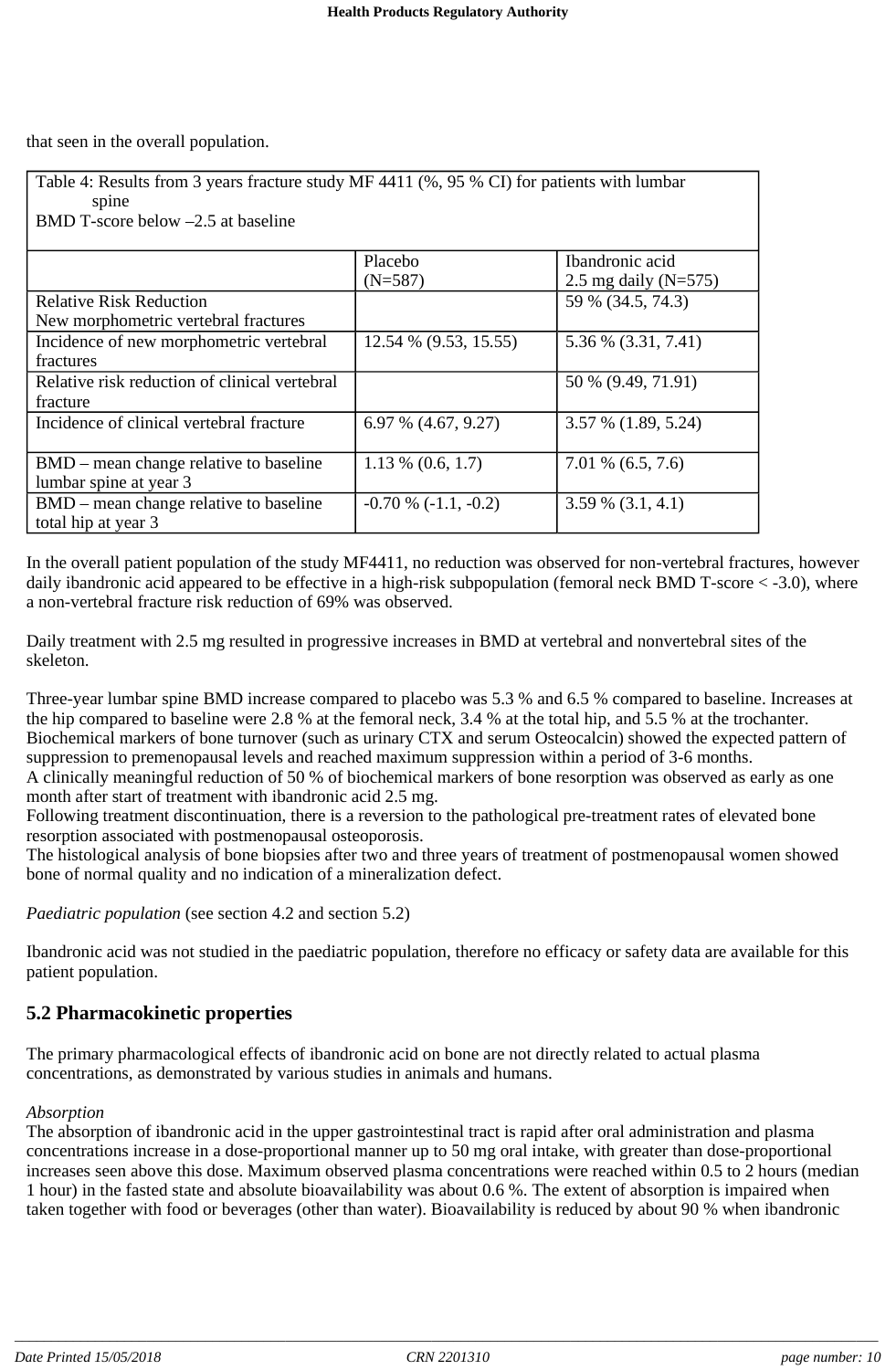acid is administered with a standard breakfast in comparison with bioavailability seen in fasted subjects. There is no meaningful reduction in bioavailability provided ibandronic acid is taken 60 minutes before the first food of the day. Both bioavailability and BMD gains are reduced when food or beverage is taken less than 60 minutes after ibandronic acid is ingested.

#### *Distribution*

After initial systemic exposure, ibandronic acid rapidly binds to bone or is excreted into urine. In humans, the apparent terminal volume of distribution is at least 90 l and the amount of dose reaching the bone is estimated to be 40-50 % of the circulating dose. Protein binding in human plasma is approximately 85 % - 87 % (determined *in vitro* at therapeutic concentrations), and thus there is a low potential for interaction with other medicinal products due to displacement.

#### *Biotransformation*

There is no evidence that ibandronic acid is metabolised in animals or humans.

#### *Elimination*

The absorbed fraction of ibandronic acid is removed from the circulation via bone absorption (estimated to be 40-50 % in postmenopausal women) and the remainder is eliminated unchanged by the kidney. The unabsorbed fraction of ibandronic acid is eliminated unchanged in the faeces.

The range of observed apparent half-lives is broad, the apparent terminal half-life is generally in the range of 10-72 hours. As the values calculated are largely a function of the duration of study, the dose used, and assay sensitivity, the true terminal half-life is likely to be substantially longer, in common with other bisphosphonates. Early plasma levels fall quickly reaching 10 % of peak values within 3 and 8 hours after intravenous or oral administration respectively. Total clearance of ibandronic acid is low with average values in the range 84-160 ml/min. Renal clearance (about 60 mL/min in healthy postmenopausal females) accounts for 50-60 % of total clearance and is related to creatinine clearance. The difference between the apparent total and renal clearances is considered to reflect the uptake by bone.

The secretory pathway appears not to include known acidic or basic transport systems involved in the excretion of other active substances. In addition, ibandronic acid does not inhibit the major human hepatic P450 isoenzymes and does not induce the hepatic cytochrome P450 system in rats.

#### Pharmacokinetics in special clinical situations

#### *Gender*

Bioavailability and pharmacokinetics of ibandronic acid are similar in men and women.

#### *Race*

There is no evidence for any clinically relevant inter-ethnic differences between Asians and Caucasians in ibandronic acid disposition. There are few data available on patients of African origin.

### *Patients with renal impairment*

Renal clearance of ibandronic acid in patients with various degrees of renal impairment is linearly related to creatinine clearance.

No dose adjustment is necessary for patients with mild or moderate renal impairment (CLcr equal or greater than 30 ml/min), as shown in study BM 16549 where the majority of patients had mild to moderate renal impairment. Subjects with severe renal failure (CLcr less than 30 ml/min) receiving daily oral administration of 10 mg ibandronic acid for 21 days, had 2-3 fold higher plasma concentrations than subjects with normal renal function and total clearance of ibandronic acid was 44 ml/min. After intravenous administration of 0.5 mg, total, renal, and non-renal clearances decreased by 67 %, 77 % and 50 %, respectively, in subjects with severe renal failure but there was no reduction in tolerability associated with the increase in exposure. Due to the limited clinical experience, ibandronic acid is not recommended in patients with severe renal impairment (see section 4.2 and section 4.4). The pharmacokinetics of ibandronic acid was not assessed in patients with end-stage renal disease managed by other than hemodialysis. The pharmacokinetics of ibandronic acid in these patients is unknown, and ibandronic acid should not be used under these circumstances.

*Patients with hepatic impairment (see section 4.2)*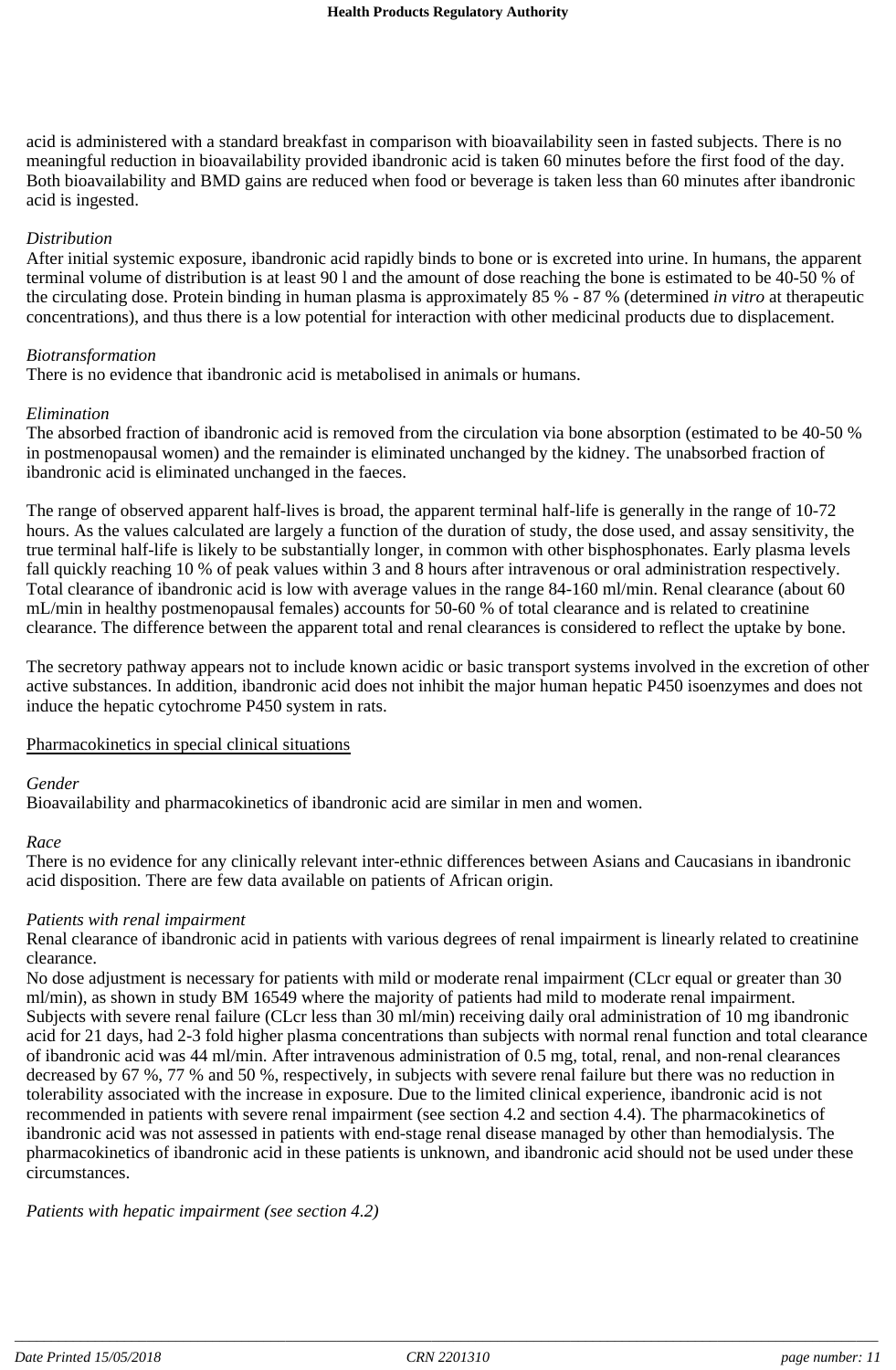There are no pharmacokinetic data for ibandronic acid in patients who have hepatic impairment. The liver has no significant role in the clearance of ibandronic acid which is not metabolised but is cleared by renal excretion and by uptake into bone. Therefore dose adjustment is not necessary in patients with hepatic impairment.

### *Elderly population (see section 4.2)*

In a multivariate analysis, age was not found to be an independent factor of any of the pharmacokinetic parameters studied. As renal function decreases with age this is the only factor to take into consideration (see renal impairment section).

*Paediatric population (see section 4.2 and section 5.1)* There are no data on the use of ibandronic acid in these age groups.

### **5.3 Preclinical safety data**

Toxic effects, e.g. signs of renal damage, were observed in dogs only at exposures considered sufficiently in excess of the maximum human exposure indicating little relevance to clinical use.

### *Mutagenicity/Carcinogenicity:*

No indication of carcinogenic potential was observed. Tests for genotoxicity revealed no evidence of genetic activity for ibandronic acid.

#### *Reproductive toxicity:*

There was no evidence for a direct foetal toxic or teratogenic effect of ibandronic acid in orally treated rats and rabbits and there were no adverse effects on the development in  $F_1$  offspring in rats at an extrapolated exposure of at least 35 times above human exposure. In reproductive studies in rats by the oral route effects on fertility consisted of increased preimplantation losses at dose levels of 1 mg/kg/day and higher. In reproductive studies in rats by the intravenous route, ibandronic acid decreased sperm counts at doses of 0.3 and 1 mg/kg/day and decreased fertility in males at 1 mg/kg/day and in females at 1.2 mg/kg/day. Adverse effects of ibandronic acid in reproductive toxicity studies in the rat were those observed with bisphosphonates as a class. They include a decreased number of implantation sites, interference with natural delivery (dystocia), and an increase in visceral variations (renal pelvis ureter syndrome).

### **6 PHARMACEUTICAL PARTICULARS**

### **6.1 List of excipients**

*Tablet core:* Lactose monohydrate Povidone Microcrystalline cellulose Crospovidone Colloidal anhydrous silica Magnesium stearate

*Tablet coat*: Hydroxypropylcellulose Macrogol 3350 Macrogol 400 Titanium dioxide (E 171)

Imprinting Ink: Shellac glaze  $-45%$ Iron oxide black Propylene glycol